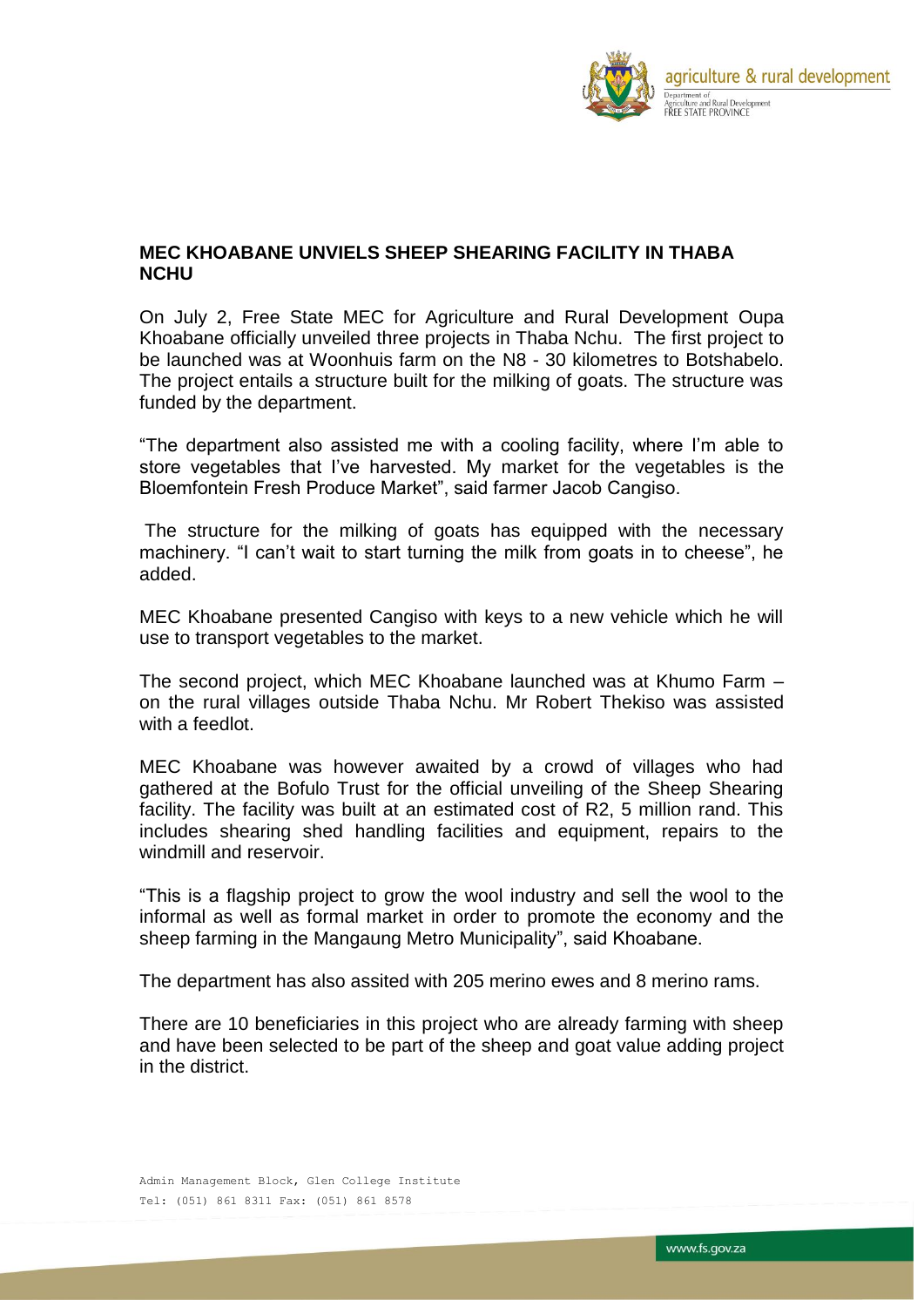

"The modernization of the sheep business of Bofulo communal village will put project in a higher trajectory following the support provided by the department. It is very crucial especially for the young people from this area to realize that business and job opportunities in Agricultural sector need dedicated and committed people for more opportunities to unfold because the success of projects such as thi one can attract clothing and blanket factories to come on board and open their businesses near to Bofulo village to save transportation costs. The fact that department has assisted you, it is upon you to ensure that you think bigger to improve the local economy ad save your profit for investments. Working together to move Bofulo forward will be an investment to young people from local and near villages—today's project symbolizes that this is an introduction of good things coming," said MEC Khoabane.

Ten community members of Bofulo village under the custody of the tribal authority of Barolong Boo Seleka has been running this project. The headmaster and the beneficiary, Mr Thekisho explained that this project has been operating on a small scale until the Department of Agriculture and Rural Development injected R2, 5 million to expand and involve more community members.

"We are targeting informal and formal markets around Mangaung Metro; at the current stage we market our business through word of mouth, we don't employ the advanced strategies yet, but with the assistance and support of the department we will definitely achieve our goal. This project has the potential to expand and employ more locals. On behalf of all beneficiaries, we would like to thank the department of Agriculture and Rural Development, our extension officers, including our MEC who works on weekends to ensure that our lives in rural areas are improved. *Ntate Khoabane morena wa khotso ao etse hantle mmoho le mokgupi o tsamayang le ona, e se kaba mona feela empa le mahaeng a mang ka hare ho foreistata le fihle. Le pakahatsa hore le mmuso wa sechaba ka sechaba mme re leboha ho menahane. Ke ne ke nahana hore hona ke ditshepiso feela empa key a bona hore mamello e tswala katleho, le ba bang ba kgothale nako ya bona e ya tla. Dikeledi tse mahlong a ka ke tsa lethabo, hoba ke ne ke sa kgolwe projeke ya rona e tla fihla maemong ana, ka hona re ya leboha,"* said Thekisho

The MEC added that the modernisation of projects such as Bofulo project will enable beneficiaries an entry into commercial sector since they will be producing quality wool and a processed meat. "We will also assist them going forward by rendering advisory services as well information sessions through